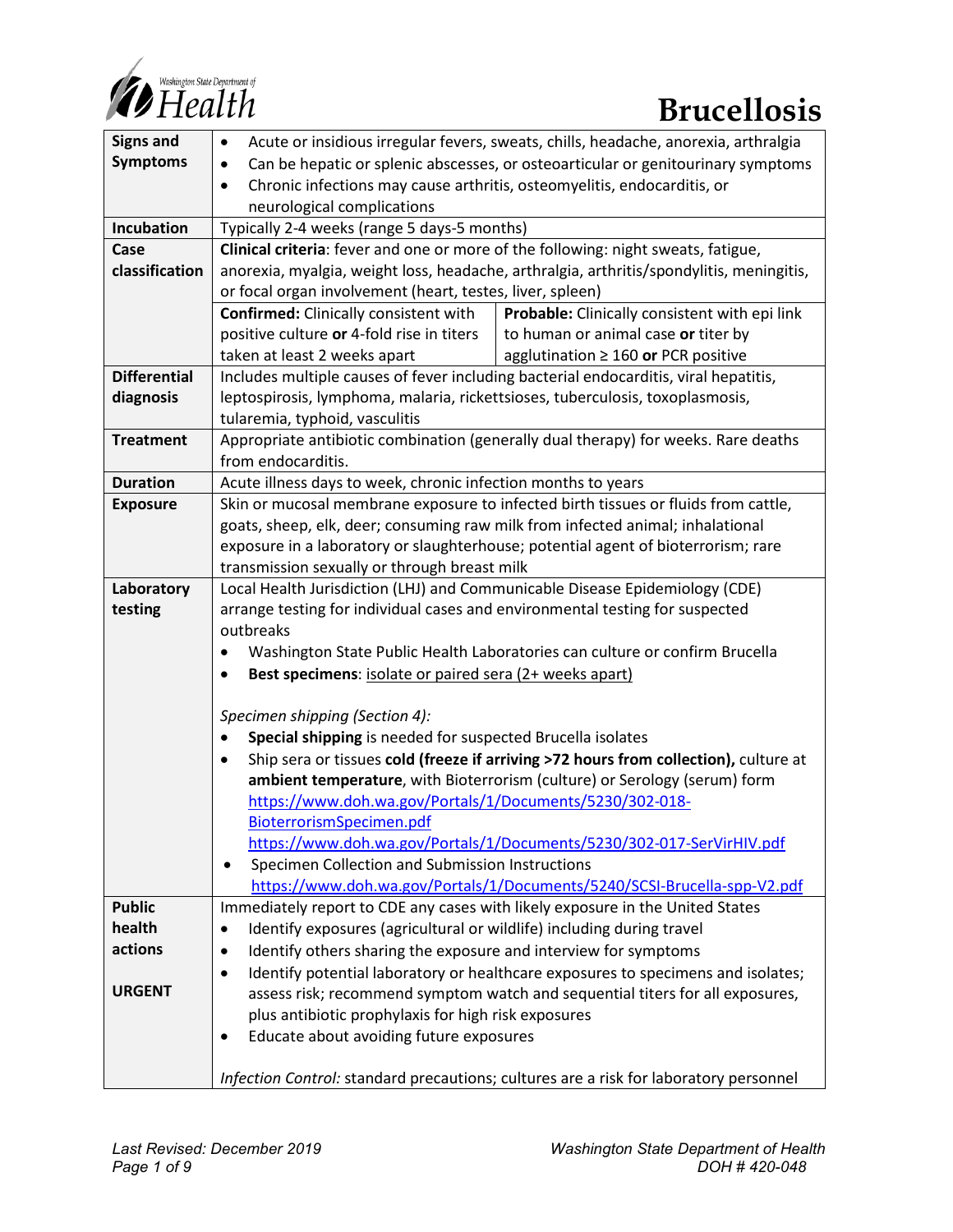# **Brucellosis**

# **1. DISEASE REPORTING**

#### **A. Purpose of Reporting and Surveillance**

- 1. To assist in the diagnosis and treatment of cases.
- 2. To identify potentially exposed healthcare and laboratory personnel and to provide counseling on post-exposure management.
- 3. To identify sources of transmission (e.g., an infected animal or a contaminated unpasteurized dairy product) and to prevent further transmission from such sources.
- 4. To raise the index of suspicion of a possible bioterrorism event when no natural exposure source is identified.

#### **B. Legal Laboratory Reporting Requirements**

- 1. Health care providers: Notifiable to local health jurisdiction within 24 hours.
- 2. Health care facilities: Notifiable to local health jurisdiction within 24 hours.
- 3. Laboratories: *Brucella* species notifiable to local health jurisdiction within 24 hours; specimen submission required - cultures (2 business days). Any other specimens with results indicating *Brucella* infection should also be submitted (see Sections 3 and 4).
- 4. Veterinarians: Suspected human cases notifiable within 24 hours to the local health jurisdiction; animal cases notifiable to Washington State Department of Agriculture (see: [https://app.leg.wa.gov/WAC/default.aspx?cite=16-70\)](https://app.leg.wa.gov/WAC/default.aspx?cite=16-70).
- 5. Local health jurisdictions: Notifiable to DOH Communicable Disease Epidemiology (CDE) within 7 days of case investigation completion or summary information required within 21 days.

#### **C. Local Health Jurisdiction Investigation Responsibilities**

- 1. Conduct a rapid assessment to determine whether bioterrorism is a potential and whether laboratory exposure to a culture may have occurred. **If bioterrorism is suspected, immediately report the case to DOH: 1-877-539-4344 or 206-418-5500.**
- 2. Facilitate the transport of specimens to the Washington State Public Health Laboratories for confirmatory testing.
- 3. Educate potentially exposed persons, including laboratory personnel, about signs and symptoms of disease; recommend antibiotic prophylaxis when needed.
- 4. Report all *probable* and *confirmed* cases to CDE (see definitions below). Complete the brucellosis report form [\(https://www.doh.wa.gov/Portals/1/Documents/5100/210-019-](https://www.doh.wa.gov/Portals/1/Documents/5100/210-019-ReportForm-Brucellosis.pdf) [ReportForm-Brucellosis.pdf\)](https://www.doh.wa.gov/Portals/1/Documents/5100/210-019-ReportForm-Brucellosis.pdf) and enter the data in the Washington Disease Reporting System (WDRS).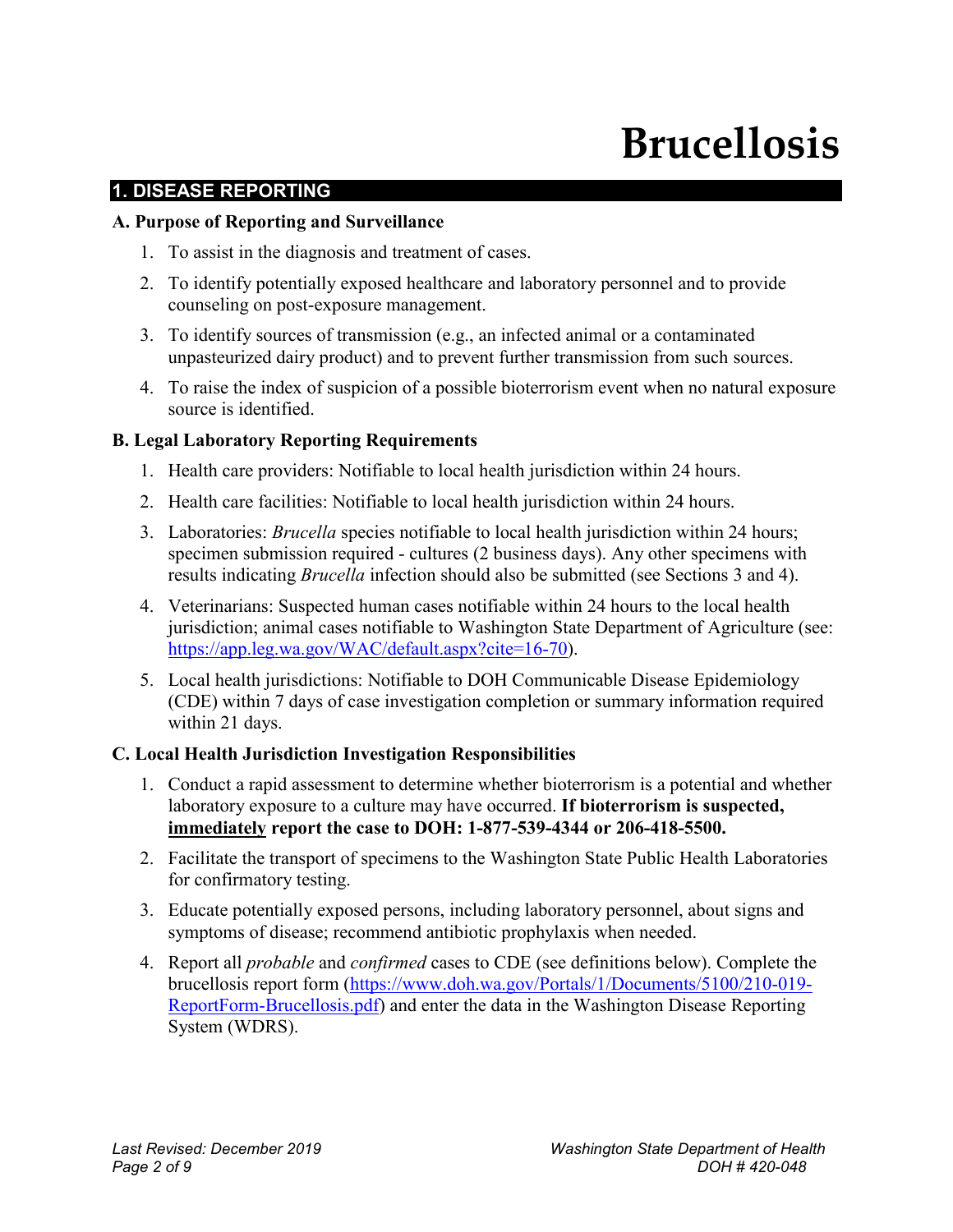#### **2. THE DISEASE AND ITS EPIDEMIOLOGY**

#### **A. Etiologic Agent**

Brucellosis is the illness caused by gram-negative bacteria in the genus *Brucella*. Species known to cause disease in humans include *Brucella abortus, B. melitensis, B. suis*, and rarely *B. canis*. *Brucella* infection associated with exposure to an infected marine mammal (*B. pinnepedalis* and *B. ceti)* has also been reported in at least four cases nationally since 2001. Cattle vaccines (attenuated strains of *B. abortus*) used in the United States until the late 1990s also caused human illness. Newer vaccines (e.g., RB51) do not appear to have the same risk of infection, but follow-up on exposure to live culture vaccines should still be conducted.

#### **B. Description of Illness**

A systemic bacterial disease with acute or insidious onset, characterized by continued, intermittent, or irregular fever of variable duration; headache; weakness; profuse sweating; chills; arthralgia (joint pains); depression; weight loss; and generalized body aches. Involvement of the liver and spleen, including abscesses, can occur. Acute disease may last from days to weeks but chronic infections lasting months or more may occur if an acute infection is not adequately treated. Osteoarticular complications occur in 20–60% of cases, most commonly sacroiliitis. Genitourinary involvement occurs in 2–20% of cases, orchitis and epididymitis in particular. Involvement of the lymphoreticular, skeletal (arthritis and osteomyelitis), cardiac (endocarditis), and nervous systems are frequently seen in chronic *Brucella* infections. The case-fatality rate of untreated brucellosis is low, with rare deaths due to endocarditis caused by *B. melitensis.*

Subclinical infections can be detected by high levels of antibody even in the absence of symptoms, excepting vaccine-associated strains.

#### **C. Brucellosis in Washington State**

Although brucellosis has been eradicated from cattle in Washington since 1988, DOH receives 0 to 3 reports of human brucellosis infections each year usually due to the ingestion of raw milk products in foreign countries. Previously, veterinarians were occasionally exposed to a live vaccine used in animals. Newer vaccines (since 1996) do not pose as great a risk but contact Communicable Disease Epidemiology if a veterinarian reports a live culture Brucella vaccine exposure.

#### **D. Reservoirs**

Predominantly cattle, goats, sheep, and swine. Infection may occur in bison, elk, caribou, wild swine, and some species of deer. *B. canis* is an occasional problem in laboratory dog colonies and kennels, stray dogs, pet dogs with outdoor exposures, and coyotes. Human cases occur frequently in certain U.S. regions, particularly states across the southern boundary (Florida to California) [https://www.cdc.gov/brucellosis/resources/surveillance.html.](https://www.cdc.gov/brucellosis/resources/surveillance.html) CDC recently reported human exposure to marine *Brucella* isolated from a harbor porpoise in Maine; personal protective equipment should be used when handling marine mammal specimens suspected to be infected with *Brucella*.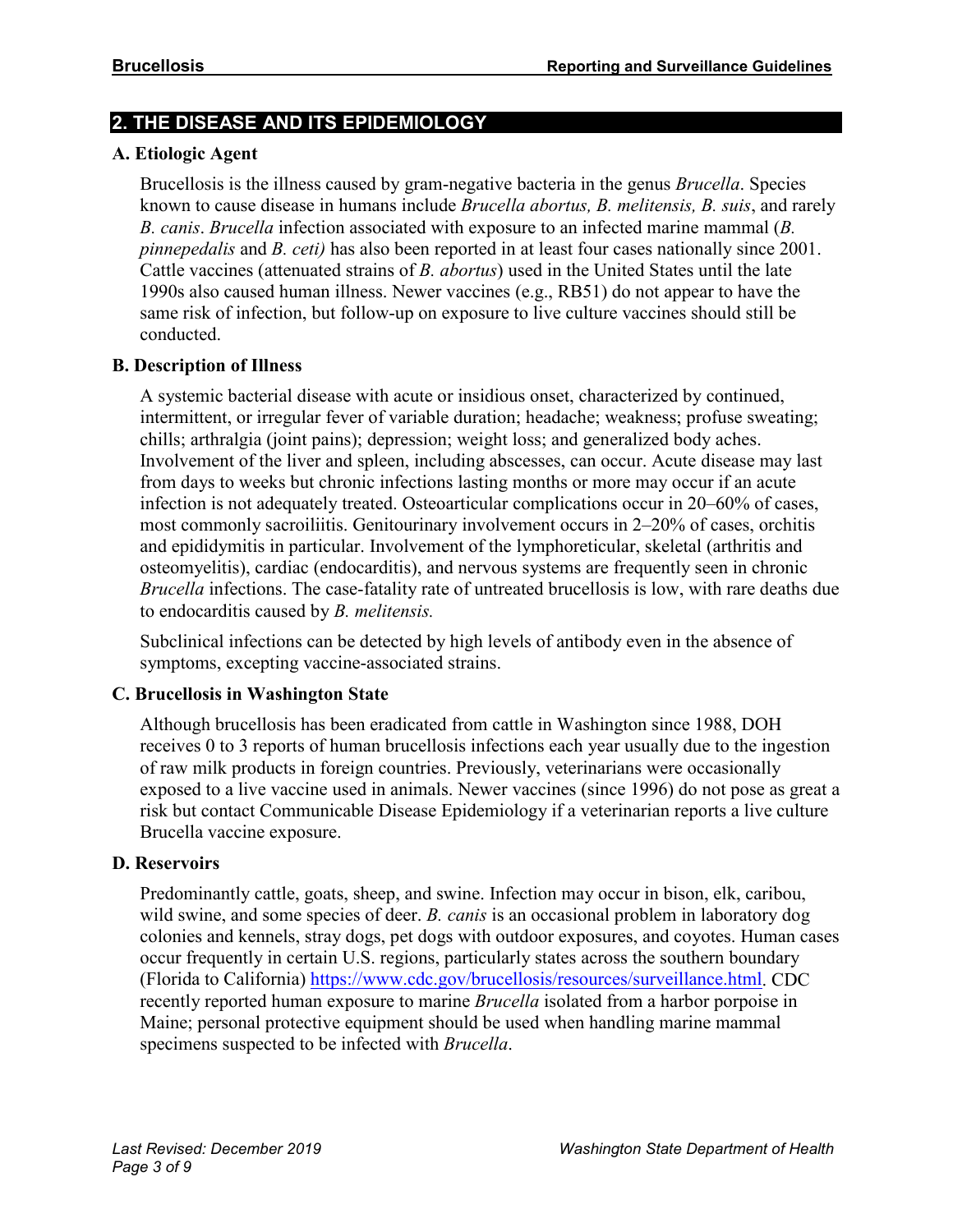#### **E. Modes of Transmission**

Infection results from contact (through skin breaks or mucous membranes) with infected tissues, blood, urine, vaginal discharges, aborted fetuses and especially placentas, or consuming raw milk or other unpasteurized dairy products from infected dairy animals. Airborne infection can occur in laboratories and abattoirs. Clinical specimens and laboratory isolates are a risk to healthcare or laboratory workers. *Brucella* could be weaponized to create an infectious aerosol which could be used in a bioterrorism event. Cattle vaccines (e.g., RB51) do not appear to have the same risk of infection, but follow-up on exposure to live culture vaccines should still be conducted.

#### **F. Incubation Period**

Highly variable; usually 2-4 weeks; ranges from 5 days to 5 months.

#### **G. Period of Communicability**

Direct person-to-person spread of brucellosis is extremely rare. Breast-feeding women may transmit the infection to their infants. Sexual transmission has also been reported.

#### **H. Treatment**

In general, persons with brucellosis should be treated with a combination of appropriate antibiotics for a prolonged period of time. Typically, treatment consists of doxycycline in combination with either rifampin or streptomycin for 6 weeks. Note: the RB51 vaccine strain was created through selection on rifampin-enriched media and is therefore resistant to rifampin. Rifampin should not be used in prophylaxis or treatment of persons exposed to or infected with RB51.

# **3. CASE DEFINITIONS**

#### **A. Clinical Case Definition**

An illness characterized by acute or insidious onset of fever and one or more of the following: night sweats, fatigue, anorexia, myalgia, weight loss, headache, arthralgia, arthritis/spondylitis, meningitis, or focal organ involvement (endocarditis, orchitis/epididymitis, hepatomegaly, splenomegaly).

#### **B. Laboratory Criteria for Diagnosis**

Definitive:

- 1. Culture and identification of *Brucella* spp. from a clinical specimen; or
- 2. Evidence of a fourfold or greater rise in *Brucella* antibody titer between acute- and convalescent-phase serum specimens obtained two or more weeks apart.

#### Presumptive:

- 1. *Brucella* total antibody titer ≥160 by standard tube agglutination test (SAT) or *Brucella* microagglutination test (BMAT) in one or more serum specimens obtained after onset of symptoms; or
- 2. Detection of *Brucella* DNA in a clinical specimen by PCR assay.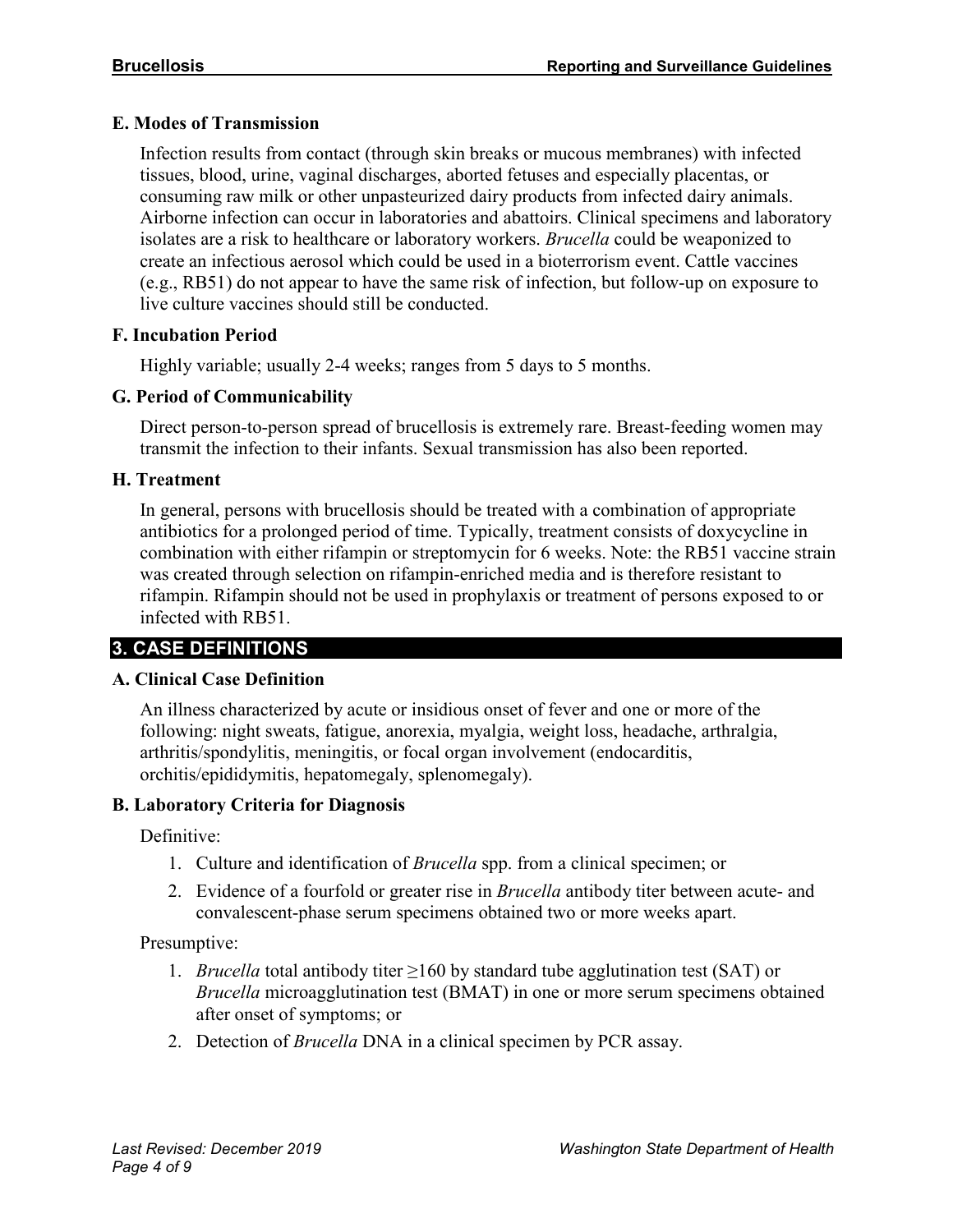#### **C. Case Classification (2010)**

*Probable*: a clinically compatible case with at least one of the following:

- Epidemiologically linked to a confirmed human or animal brucellosis case
- Presumptive laboratory evidence, but without definitive laboratory evidence of *Brucella* infection.

*Confirmed*: a clinically compatible illness with definitive laboratory evidence of *Brucella* infection.

# **4. DIAGNOSIS AND LABORATORY SERVICES**

#### **A. Laboratory Diagnosis**

*Brucella* can be isolated from blood, bone marrow, and other tissues/fluids. Brucellosis can also be diagnosed through acute and convalescent serological studies. A single convalescent specimen can be tested, but results may be inconclusive. Specific serologic techniques are needed for *B. canis* antibodies, which do not cross-react with other *Brucella* species; however these serologic assays are not currently available in the United States.

#### **Confirmatory laboratory testing must be performed by a reference laboratory such as the Washington State Public Health Laboratories (PHL).**

The organism is highly infectious and presents a risk to laboratory workers. **Alert laboratory personnel when specimens are sent from a suspect brucellosis case.** Laboratories should hold cultures for 30 days, as *Brucella* grows slowly, and use great caution to avoid exposure within the laboratory by aerosol. If bacterial growth is suspicious for *Brucella,* contact PHL immediately to arrange for confirmatory testing.

# **B. Services Available at PHL**

PHL Microbiology identifies *Brucella* species from pure isolates as well as culturing clinical specimens. PHL Microbiology also performs rapid diagnostic testing using nucleic acid amplification methods (e.g., polymerase chain reaction), and can provide immediate testing in suspected bioterrorism situations.

PHL does not perform serologic tests; serum samples will be forwarded to Centers for Disease Control and Prevention (CDC) for testing. Call Communicable Disease Epidemiology at 206-418-5500 for approval before collecting and shipping specimens. Also see:<https://www.doh.wa.gov/Portals/1/Documents/5240/SCSI-Brucella-spp-V2.pdf>

Note that PHL requires all clinical specimens have two patient identifiers, a name **and** a second identifier (e.g., date of birth) both on the specimen label and on the submission form. Due to laboratory accreditation standards, specimens will be rejected for testing if not properly identified. Also include specimen source and collection date.

# **C. Specimen Collection**

- 1. Isolates: Submit isolates or clinical specimens with a completed PHL Bioterrorism form [\(https://www.doh.wa.gov/Portals/1/Documents/5230/302-018-](https://www.doh.wa.gov/Portals/1/Documents/5230/302-018-BioterrorismSpecimen.pdf) [BioterrorismSpecimen.pdf\)](https://www.doh.wa.gov/Portals/1/Documents/5230/302-018-BioterrorismSpecimen.pdf). For additional questions regarding shipping and handling, laboratories should contact PHL at 206-418-5400.
- 2. Serology: For serology collect 1–2 ml of both acute and convalescent sera (collected at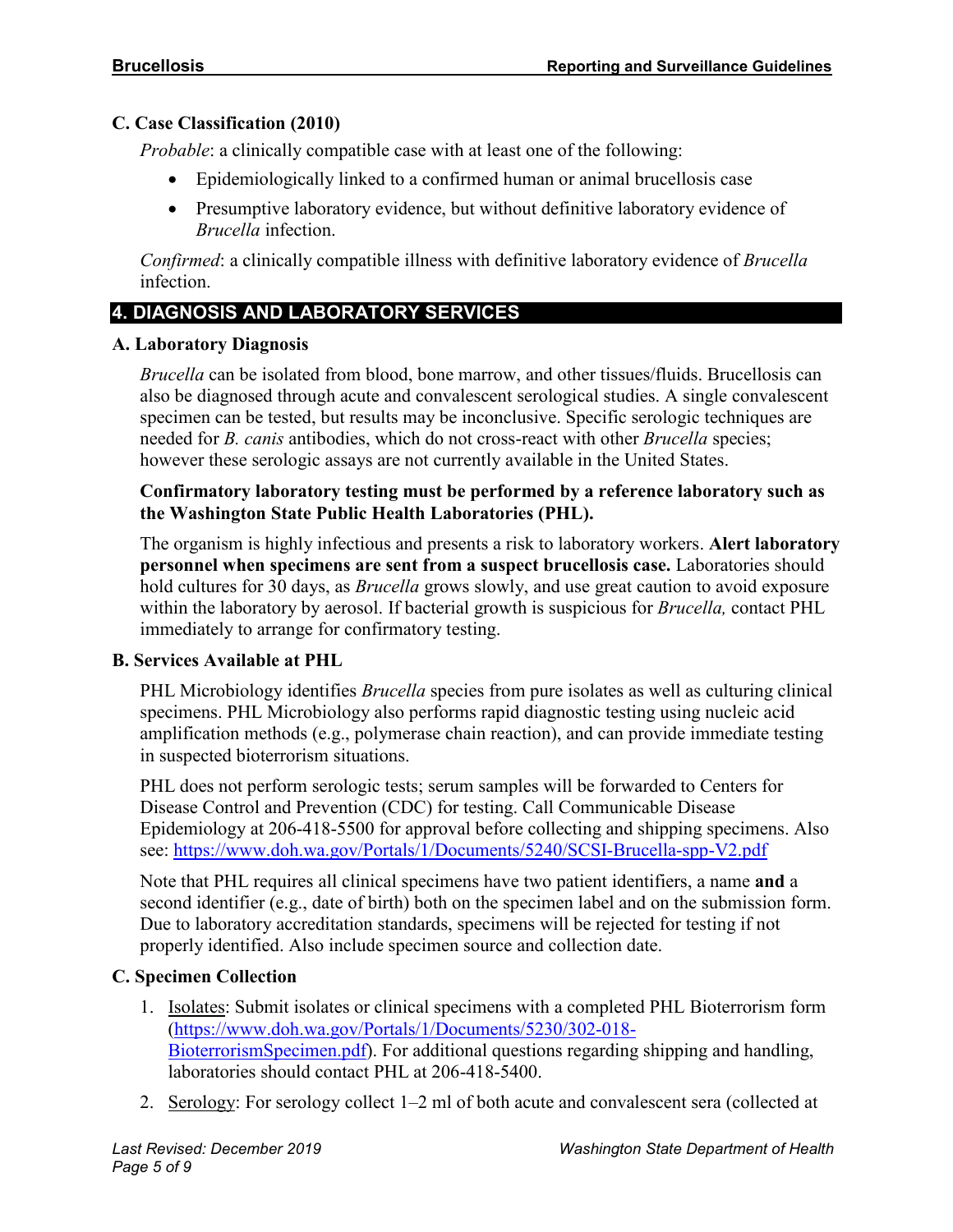least two weeks apart). If the specimen is freshly collected or still refrigerated, then ship cold, not frozen, on regular cold packs. If the specimen is already frozen, keep it frozen during transport by shipping on dry ice. Serum specimens should be accompanied by a completed PHL serology submission form.

[\(https://www.doh.wa.gov/Portals/1/Documents/5230/302-017-SerVirHIV.pdf\)](https://www.doh.wa.gov/Portals/1/Documents/5230/302-017-SerVirHIV.pdf).

# **5. ROUTINE CASE INVESTIGATION**

Interview the case and others who might be able to provide pertinent information.

#### **A. Evaluate the Diagnosis**

Review the clinical presentation and laboratory results. **Confirmatory laboratory testing should be performed by a reference laboratory such as Washington State Public Health Laboratories (PHL).** Facilitate submission of laboratory specimens to PHL for confirmation. Proceed with investigation after preliminary or confirmatory laboratory results are available for sporadic cases. During an outbreak or a potential bioterrorism event, start the investigation before laboratory results are available.

#### **B. Identify Potential Sources of Infection**

Reservoirs are cattle, goats, sheep, swine, bison, elk, caribou, some deer, and marine mammals. Investigate possible exposures during the period 5 to 60 days before illness onset, including:

- 1. Travel to *Brucella*-endemic areas including the Mediterranean Basin, South and Central America, Eastern Europe, Asia, Africa, the Caribbean, and the Middle East;
- 2. Consumption of unpasteurized dairy products from reservoir animals;
- 3. Contact with potentially infected animals such as livestock in risk countries or wild grazing game animals (including via skinning, slaughtering, assisting with birthing, etc.) or their tissues, particularly postpartum fluid or tissues;
- 4. Parenteral or mucous membrane exposure to *Brucella* vaccine;
- 5. Work in a microbiology laboratory or as a healthcare worker.

# **C. Infection Control Recommendations/Case Management**

Hospitalized patients should be cared for using standard precautions. However, if surgeries or autopsies for *Brucella*-infected patients are planned, advise staff to wear extra respiratory protection (e.g., N95 masks) and use negative pressure rooms *if* performing any aerosolgenerating procedures (e.g., bone saw or drill use). During obstetrical procedures on infected women, contact and droplet precautions should be used; aerosolization of birth fluids should be avoided.

#### **Alert laboratories that might receive specimens from a brucellosis case.**

#### **D. Identify Potentially Exposed Persons**

- 1. Identify and interview persons who participated with the case in any risk activities as well as any acquaintance or household member with similar illness. Inform ill persons (or their physician) of possible exposure, in order to facilitate proper diagnosis and treatment.
- 2. Identify laboratory workers who handled specimens or laboratory isolates. If cultures are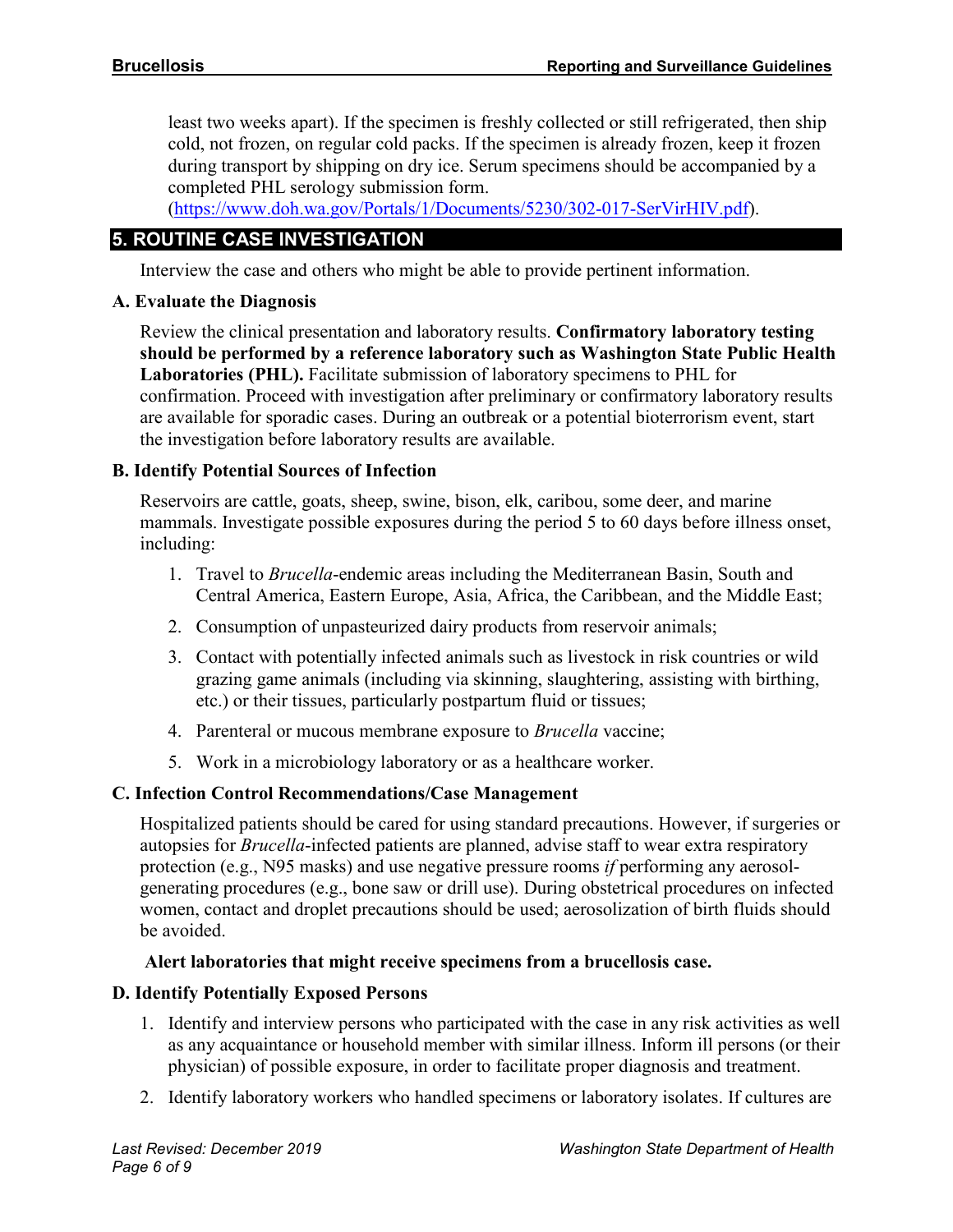still pending, laboratory workers should be reminded of appropriate handling of suspected *Brucella* cultures, i.e. do not work with cultures on an open bench.

3. Identify healthcare workers who performed aerosolizing procedures on the infected patient, including drilling, use of bone saws, or suction.

See below for recommended antibiotic prophylaxis of exposed persons.

# **E. Management of Exposed Persons**

See CDC's Brucellosis Reference Guide for additional details and resources for postexposure monitoring:<https://www.cdc.gov/brucellosis/pdf/brucellosi-reference-guide.pdf>

All laboratory staff handling specimens with confirmed *Brucella* should undergo a risk assessment to determine their needs for post-exposure prophylaxis and follow-up. Similarly, persons with reported exposure to an animal known to be infected with *Brucella* or exposure to live culture vaccine should undergo a risk assessment to determine their needs for postexposure prophylaxis and follow-up. Additionally, healthcare workers who performed aerosolizing procedures should be assessed.

High-risk exposures include: handling infected tissue without respiratory protection, direct contact with infected blood and body fluids through breaks in the skin, mucosal exposure to aerosolized *Brucella* organisms after an aerosol-generating procedure, handling specimens on an open bench (i.e., not under a hood) or being within 5 feet of this manipulation; having direct skin contact with a culture; having exposure to a culture through sniffing, mouth pipetting, inoculation, or spraying it into the eyes, nose, or mouth; or being present in the laboratory room during any procedure that might result in widespread aerosolization of an isolate, e.g. centrifuging without sealed tubes, vortexing, sonicating, catalase testing, accidents resulting in spillage or splashes from a tube/bottle, etc. Low-risk exposures include being present in the operating or laboratory room but without activities qualifying as a high risk exposure. All exposed persons should be educated about the symptoms of illness and told to seek care if fever develops.

Persons with high risk exposures should begin post-exposure prophylaxis (PEP) and serial serum titers should be assessed at baseline (as soon as possible following exposure) and at 6, 12, 18, and 24 weeks following the exposure for all high-risk exposed persons. The live culture *Brucella* vaccine does not produce an antibody response, so serological follow-up is not necessary in the case of vaccine exposure. Similarly, no serologic monitoring is available for *B. canis* exposures. Persons with high-risk exposures should also conduct regular symptom watch for 24 weeks, including daily fever checks. PEP should include doxycycline 100 mg orally twice daily and rifampin 600 mg once daily for at least 21 days. Trimethoprim-sulfamethoxazole is an alternative for those with contraindications to doxycycline. Note: the RB51 vaccine strain was created through selection on rifampinenriched media and is therefore resistant to rifampin. Rifampin should not be used in prophylaxis or treatment of persons exposed to or infected with RB51; trimethoprimsulfamethoxazole, ciprofloxacin, or streptomycin should be substituted.

PEP and serial titers should be offered to persons who had low-risk exposures. These persons should also be counseled to conduct symptom watch for 24 weeks.

Call Communicable Disease Epidemiology to discuss the need for PEP for other persons exposed and to request serologic testing via *Brucella* microagglutination test (BMAT). Please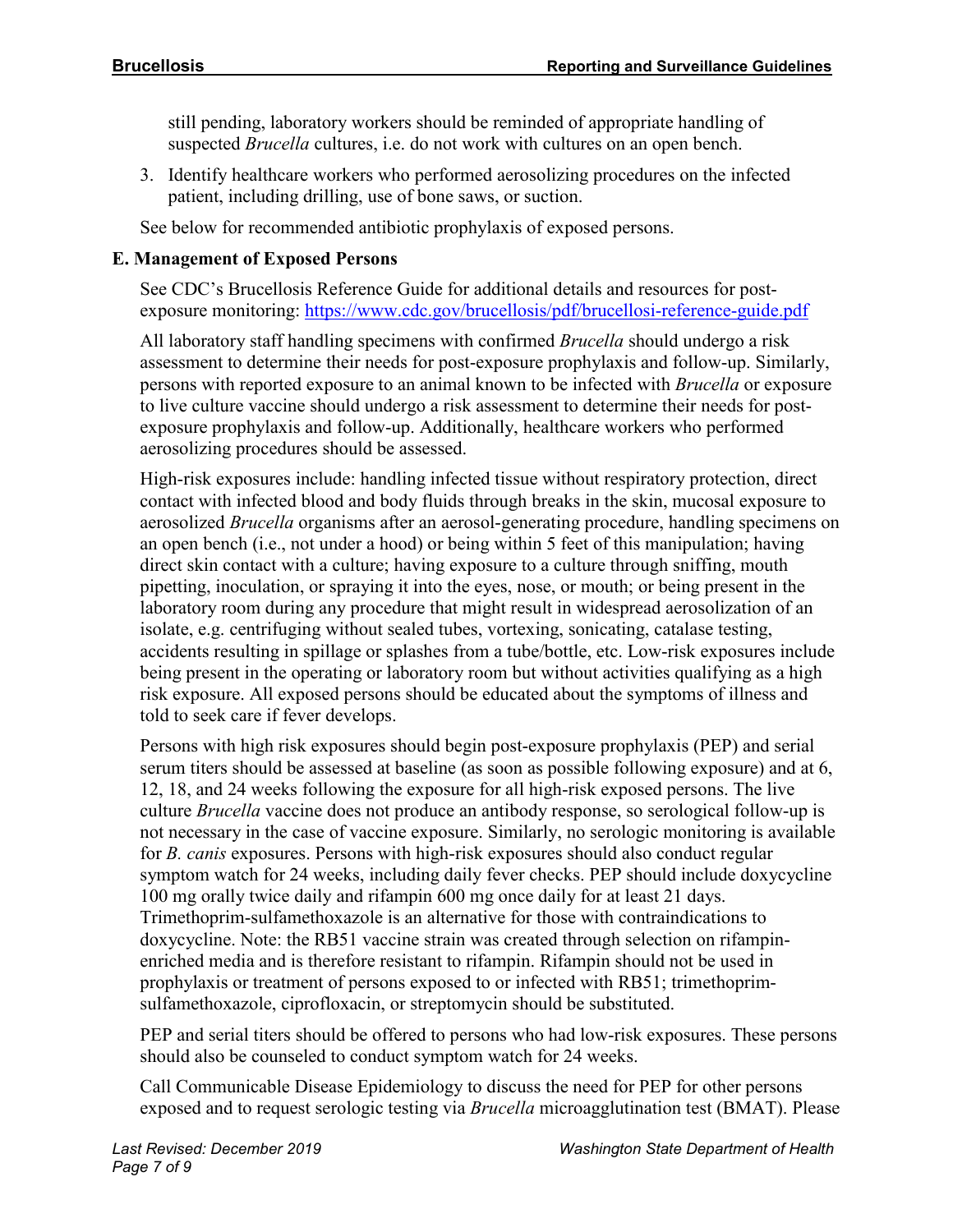provide a summary report of the number of persons exposed, their exposure categories (high vs. low risk), initiation and completion of PEP, and any pregnant or otherwise immunocompromised persons.

Note that *Brucella abortus, B. meletensis,* and *B. suis* are considered select agents; though *B. canis* is not. Any laboratory exposure will require the laboratory to complete forms documenting an "accidental release" of a select agent. This is coordinated by the CDC Select Agent Program. See:

<https://www.cdc.gov/brucellosis/laboratories/risks.html>

<https://www.cdc.gov/brucellosis/laboratories/risk-level.html>

#### **F. Environmental Evaluation**

CDE can assist in notifying other state agencies when necessary for environmental investigations.

- 1. If the exposure source appears to be domestic animals, including livestock, the Washington State Department of Agriculture will be notified for an animal disease investigation and testing if needed.
- 2. If the source of infection appears to be wild animals, the Washington Department of Fish and Wildlife will be notified.

# **6. MANAGING SPECIAL SITUATIONS**

#### **A. Bioterrorist Event**

*Brucella* has been classified as a "category B" agent for bioterrorism; it is moderately easy to disseminate by aerosol and can cause severe illness but has low mortality rates. An intentional release (bioterrorist event) should be suspected if unusual clusters are seen in otherwise healthy individuals or in people in buildings with common ventilation systems. **Call Communicable Disease Epidemiology immediately at 206-418-5500 if brucellosis is suspected in an unusual cluster***.*

#### B. **Animal diagnosed with** *Brucella* **infection**

*Brucella* infections in animals are reportable to the Washington State Department of Agriculture (WSDA). WSDA reports positive laboratory findings to DOH, which notifies the LHJ of animal residence. Recently, DOH has received higher numbers of reports of canines diagnosed with *B. canis*; it is unknown whether this is due to truly increased prevalence, increased diagnosis by veterinarians, or improved surveillance and cross-agency reporting.

Clinicians, pet/kennel/farm owners, veterinary staff, and others in contact with infected animals should be provided information and assessed as described in section 5; high-risk activities may also include specimen draws during clinical examination, surgical procedures, or disinfection and cleaning of contaminated environments. Inhalation of aerosolized *Brucella* organisms and contamination of the conjunctiva or broken skin are common routes of exposure during the aforementioned high-risk procedures. See the Brucellosis Reference Guide for additional details: [https://www.cdc.gov/brucellosis/pdf/brucellosi-reference-guide.pdf.](https://www.cdc.gov/brucellosis/pdf/brucellosi-reference-guide.pdf)

The NASPHV also maintains guidance for public health follow-up of *B. canis*:

<http://www.nasphv.org/Documents/BrucellaCanisInHumans.pdf>